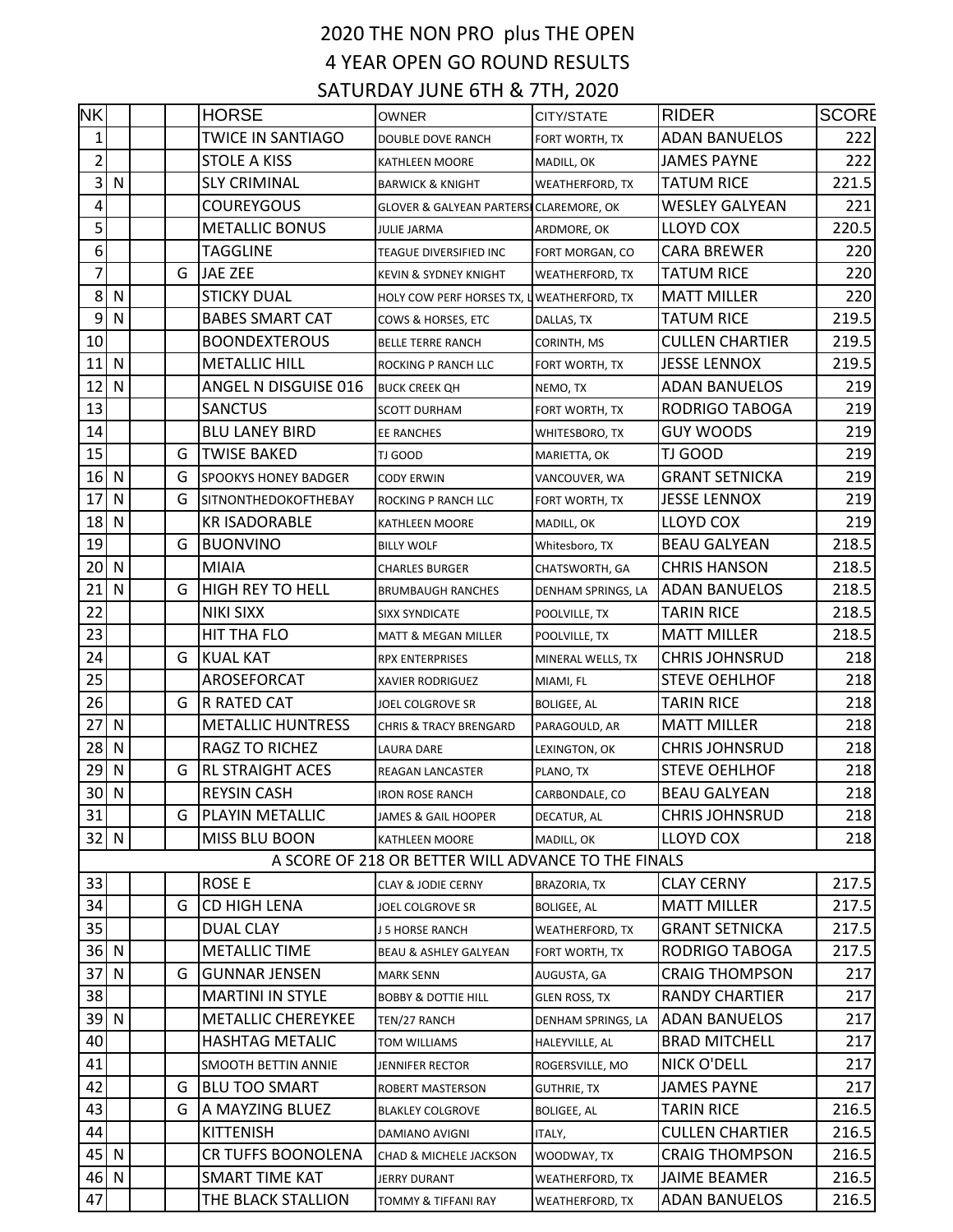| 48     |              |   | ONCE MOR                   | <b>CURTIS &amp; BRENDA WEEKS</b>               | COTUILLA, TX             | <b>CLAY JOHNSON</b>    | 216.5 |
|--------|--------------|---|----------------------------|------------------------------------------------|--------------------------|------------------------|-------|
| 49     |              |   | AMETALLICMANDA             | BRIDGET TRENARY                                | NASHVILLE, TN            | <b>JODY GALYEAN</b>    | 216.5 |
| 50     | N            |   | <b>CB STYLISH ANNA</b>     | CHARLES BURGER                                 | CHATSWORTH, GA           | <b>CHRIS HANSON</b>    | 216.5 |
| 51     |              |   | ONE BLU FOX                | TRAVIS SULLIVAN                                | <b>EMPORIA, KS</b>       | <b>DEAN DOMANN</b>     | 216   |
| 52     | N            |   | <b>MUNNY BAGS</b>          | ASHLEY BAXSTROM                                | DRUMRIGHT, OK            | <b>ASHLEY BAXSTROM</b> | 216   |
| 53     |              | G | OREYGINAL GANGSTA          | PAT & LISA TAYLOR                              | PILOT POINT, TX          | LLOYD COX              | 216   |
| 54     |              |   | <b>SUGAR SMACK</b>         | <b>BRIDGET TRENARY</b>                         | NASHVILLE, TN            | <b>RODRIGO TABOGA</b>  | 216   |
| 55     | N            | G | <b>TIMESHERR</b>           | PLANTATION FARMS                               | DENHAM SPRINGS, LA       | <b>ADAN BANUELOS</b>   | 216   |
| 56     | N            |   | RATHER SMOOTH              | JOEL COLGROVE SR                               | <b>BOLIGEE, AL</b>       | JONATHAN ROGERS        | 216   |
| 57     | N            |   | LIGHT MOM DO               | DARREN BLANTON                                 | DALLAS, TX               | <b>GRANT SETNICKA</b>  | 216   |
| 58     |              |   | <b>CINCA METALLIC</b>      | ROCKING P RANCH LLC                            | FORT WORTH, TX           | <b>JESSE LENNOX</b>    | 216   |
| 59     | N            | G | <b>GUANTANAMO REY</b>      | KEVIN & SYDNEY KNIGHT                          | <b>WEATHERFORD, TX</b>   | <b>TATUM RICE</b>      | 216   |
| 60     | N            |   | <b>REYAHNA</b>             | <b>KEN &amp; MARCIA HANSON</b>                 | <b>WEATHERFORD, TX</b>   | <b>CHRIS JOHNSRUD</b>  | 216   |
| 61     | N            | G | <b>WEST END CAT</b>        | SWEET BLESSINGS RANCH, LLODRIPPING SPRINGS, TX |                          | <b>JONATHAN ROGERS</b> | 216   |
| 62     | N            | G | <b>REY BADGERS STYLIN</b>  | LISA JOHNSON                                   | BENSON, NC               | <b>CRAIG THOMPSON</b>  | 216   |
| 63     | N            | G | <b>REYN ON BABE</b>        | TIM & MELISSA DRUMMOND PAWHUSKA, OK            |                          | <b>ADAN BANUELOS</b>   | 216   |
| 64     | N            | G | <b>REYNBOW STEW</b>        | SHONA DUFURRENA                                | GAINESVILLE, TX          | ED DUFURRENA           | 216   |
| 65     |              |   | <b>MOONISH</b>             | MATT & MEGAN MILLER                            | POOLVILLE, TX            | <b>MATT MILLER</b>     | 216   |
| 66 N   |              | G | <b>NZ REYTALLIC</b>        | <b>SHANNON LAMB</b>                            | GAINESVILLE, TX          | JOSE CRUZ              | 215.5 |
| 67     |              |   | SMOOTHE OPEREYTOR          | MICHAEL CHIAPPARI                              | SANTA ROSA, CA           | <b>GAVIN JORDAN</b>    | 215.5 |
| 68     | N            |   | JUSTA GIRL NAMED SUE       | ELLEN CARTER                                   | DALLAS, TX               | RODRIGO TABOGA         | 215.5 |
| 69     | N            |   | <b>QUITE A CATTY LADY</b>  | EJ HUNTLEY                                     | <b>HOUSTON, TX</b>       | MICHAEL COOPER         | 215.5 |
| 70     | N            |   | SPECIAL EDITION CAT        | SCHILLER & REZABEK                             | STILLWATER, OK           | <b>JAMES PAYNE</b>     | 215.5 |
| 71     |              |   | TALLICA REY                | SHEILA FITZPATRICK                             | EAGLE, CO                | <b>CASS TATUM</b>      | 215.5 |
| 72     | N            |   | WHAT WOOD YOU DO           | KATHLEEN MOORE                                 | MADILL, OK               | <b>JAMES PAYNE</b>     | 215.5 |
| 73     | $\mathsf{N}$ |   | <b>SACREYD</b>             | KEVIN & AMY SMITH                              | HAMPSTEAD, NC            | <b>WESLEY GALYEAN</b>  | 215   |
| 74     |              |   | TUFF NU CATILLAC           | <b>BLAKLEY COLGROVE</b>                        | <b>BOLIGEE, AL</b>       | <b>MATT MILLER</b>     | 215   |
| 75     | N            |   | <b>SMOKIN METALLIC</b>     | WR DIVERSIFIED                                 | CLARKSVILLE, TX          | <b>LEE FRANCOIS</b>    | 215   |
| 76     | $\mathsf{N}$ |   | <b>WR THIS KITTY SMART</b> | ELIZABETH PARA                                 | OTHELLO, WA              | <b>GRANT SETNICKA</b>  | 215   |
| 77     | N            | G | ONE NU CATILLAC            | <b>BLAKLEY COLGROVE</b>                        | <b>BOLIGEE, AL</b>       | <b>MATT MILLER</b>     | 215   |
| 78 N   |              |   | <b>METALLIC SHORTY</b>     | ERIC & LEE ANN THOMAS                          | AMARILLO, TX             | <b>ADAN BANUELOS</b>   | 215   |
| 79     |              |   | <b>MYSTICAL METALLIC</b>   | JAMES & GAIL HOOPER                            | DECATUR, AL              | <b>RANDY CHARTIER</b>  | 215   |
| 80     |              |   | <b>METALLIC BOB</b>        | TOM WATSON                                     | <b>OVERLAND PARK, KS</b> | <b>GAVIN JORDAN</b>    | 215   |
| 81     |              | G | <b>JON WICK</b>            | ROSE VALLEY RANCH                              | <b>WEATHERFORD, TX</b>   | MICHAEL COOPER         | 215   |
| 82     | N            |   | <b>HOW SWEET REY IS</b>    | CHRIS & TRACY BRENGARD                         | PARAGOULD, AR            | <b>MATT MILLER</b>     | 215   |
| 83     | N            |   | <b>NOVEMBER REYN</b>       | SHONA DUFURRENA                                | GAINESVILLE, TX          | ED DUFURRENA           | 214.5 |
| 84     | N            |   | <b>METALLIC MYSTIFIED</b>  | ROCKING P RANCH LLC                            | FORT WORTH, TX           | <b>JESSE LENNOX</b>    | 214.5 |
| 85     |              | G | CR TOO TUFF TO BREAK       | <b>HYDIE H MCALISTER</b>                       | HEMPSTEAD, TX            | <b>TARIN RICE</b>      | 214.5 |
| 86     |              |   | <b>HUGHES CAPTAIN HOOK</b> | <b>BRAD HAUERLAND</b>                          | COLUMBUS, TX             | <b>CLAY CERNY</b>      | 214.5 |
| 87     | N            |   | <b>BLU JEWEL</b>           | TERRY D RANDALL                                | SCOTTSDALE, AZ           | <b>RL CHARTIER</b>     | 214.5 |
| 88     |              |   | <b>SWIPE RIGHTT</b>        | SHANNON LAMB                                   | <b>GAINESVILLE, TX</b>   | JOSE CRUZ              | 214.5 |
| 89     |              |   | <b>ARMANI BLUE</b>         | JEFF NEIDHART                                  | FARMINGTON, NM           | <b>DAVID STEWART</b>   | 214   |
| $90$ N |              |   | <b>SUPER TUFF KITTY</b>    | GLOVER & GALYEAN PARTERSI CLAREMORE, OK        |                          | WESLEY GALYEAN         | 213.5 |
| 91     |              |   | <b>DULCES SMART REY</b>    | <b>MARVIN D MOSER</b>                          | LEON, KS                 | <b>DIRK BLAKESLEY</b>  | 213.5 |
| 92     |              | G | OLD TOWNE ROAD             | ROSE VALLEY RANCH                              | WEATHERFORD, TX          | MICHAEL COOPER         | 213.5 |
| 93     |              |   | TWEEZIN MY BROW            | KATHLEEN MOORE                                 | MADILL, OK               | LLOYD COX              | 213.5 |
| 94     |              |   | ONE ROYAL LOVE             | DAVE WALLACE                                   | GAINESVILLE, TX          | <b>DELL BELL</b>       | 213.5 |
| 95     |              |   | PRIMOLENAS LIL SQUIRT      | RICHARD MAUDSLEY                               | <b>WEATHERFORD, TX</b>   | TERRY HOLLIS           | 213.5 |
| 96 N   |              | G | <b>CR TUFF TEMPEST</b>     | ROB & CARRIE TIEMANN                           | PFLUGERVILLE, TX         | <b>JONATHAN ROGERS</b> | 213.5 |
| 97     |              |   | <b>IREYDESCENT</b>         | BRUMBAUGH RANCHES                              | DENHAM SPRINGS, LA       | <b>ADAN BANUELOS</b>   | 213.5 |
| 98     |              |   | PARADOX BLUE REY           | MIKE & SUE CHRISTENSEN                         | WALTON, NE               | <b>NICK O'DELL</b>     | 213   |
| 99     |              |   | BET SHESA SPRAT CAT        | JAMES RANDALL                                  | OSCEOLA, IA              | <b>DIRK BLAKESLEY</b>  | 213   |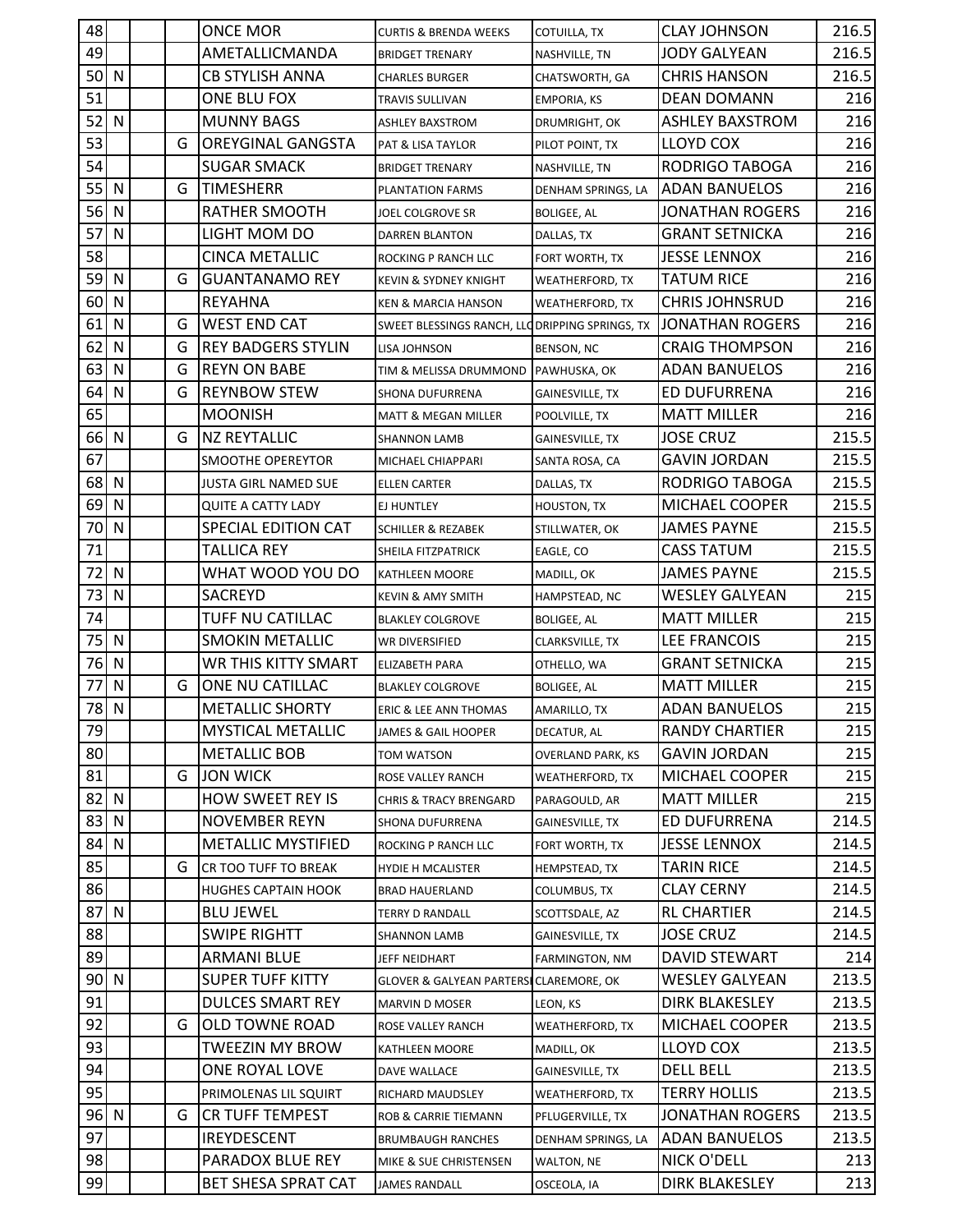| ##               | N         |   | JASMIN BLU                 | <b>JIM HAWORTH</b>                      | SOUTHWEST CITY, MO                | <b>CARA BREWER</b>      | 213              |
|------------------|-----------|---|----------------------------|-----------------------------------------|-----------------------------------|-------------------------|------------------|
| ##               |           |   | <b>CEECEE CAT</b>          | <b>DANIEL SUMMERS</b>                   | MADILL, OK                        | <b>GLYNN WHITMAN</b>    | 213              |
| ##               | N         |   | <b>MOMS DUAL REY</b>       | <b>JERRY DURANT</b>                     | WEATHERFORD, TX                   | <b>JAIME BEAMER</b>     | 212.5            |
| ##               |           |   | <b>GURL FRIEND</b>         | REBECCA COLLINS                         | <b>BLACKVILLE, SC</b>             | <b>JESSIE PRITCHARD</b> | 212.5            |
| ##               | N         |   | <b>HUGH BABY REY</b>       | <b>BRANDON WUNSCH</b>                   | AUSTIN, TX                        | <b>CHRIS JOHNSRUD</b>   | 212.5            |
| ##               | N         |   | HES LIGHT N CATTY          | SINKING CREEK CH LLC                    | FRANKLIN, TN                      | <b>JESSIE PRITCHARD</b> | 212              |
| ##               |           |   | <b>BUNZ OF STEEL</b>       | MIKE & LIBBY BOWMAN                     | SIMPSONVILLE, KY                  | <b>MATT WILLIAMS</b>    | 212              |
| ##               | N         |   | <b>FLASHIE</b>             | JIMMY DON & DIXIE PURSELLE BURLESON, TX |                                   | <b>JAIME BEAMER</b>     | 212              |
| ##               |           |   | PEPPYS HIGH BROW CD        | <b>GCH LAND &amp; CATTLE CO</b>         | <b>WEATHERFORD, TX</b>            | <b>CHRIS BATES</b>      | 211              |
| ##               | N         |   | ONE EXOTIC CAT             | GCH LAND & CATTLE CO                    | <b>WEATHERFORD, TX</b>            | <b>CHRIS BATES</b>      | 211              |
| ##               |           |   | OKEECHOBEE CAT             | <b>JOHN LOGAN</b>                       | HARBOR SPRINGS, MI                | <b>ANDREW LARSEN</b>    | 210              |
| ##               |           |   | FIRE DOWN UNDER            | JULIE JARMA                             | ARDMORE, OK                       | <b>KENNY MILLER</b>     | 209              |
| ##               |           |   | <b>DOUBLE SHOT CHILLED</b> | <b>BUCK CREEK QH</b>                    | NEMO, TX                          | <b>WES ASHLOCK</b>      | 209              |
| ##               | N         |   | <b>LOU REY</b>             | ROCKING P RANCH LLC                     | FORT WORTH, TX                    | <b>JESSE LENNOX</b>     | 209              |
| ##               | N         | G | <b>TIGER ONAGOLDLEASH</b>  | <b>LISA JOHNSON</b>                     | <b>BENSON, NC</b>                 | <b>CRAIG THOMPSON</b>   | 208              |
| ##               |           |   | <b>ROYALTY CAT RG</b>      | <b>KATHLEEN MOORE</b>                   | MADILL, OK                        | <b>GLYNN WHITMAN</b>    | 207              |
| ##               | N         |   | <b>METALLIC WILDFIRE</b>   | MARVIN MARMANDE JR                      | THERIOT, LA                       | <b>CULLEN CHARTIER</b>  | 206              |
| ##               |           |   | <b>REYZ YOUR CHELADA</b>   | <b>MINSHALL FARMS</b>                   | HILLSBURGH ONT CANA GABE REYNOLDS |                         | 184              |
| ##               |           |   | WON N ONLE                 | <b>MIKE MAGNESS</b>                     | <b>BROOKSHIRE, TX</b>             | <b>CLAY CERNY</b>       | 60               |
| ##               |           |   | <b>BOHEMIANN RHAPSODY</b>  | ROSE VALLEY RANCH                       | <b>WEATHERFORD, TX</b>            | MICHAEL COOPER          | 0                |
| ##               |           |   | <b>BOONIFIED</b>           | <b>CHARLOTTE FARMS</b>                  | ROSSTON, TX                       | DEAN DOMANN             | $\mathbf 0$      |
| ##               |           |   | IM A PLATINUM KITTY        | <b>BOBBY &amp; MARY JO HAWKINS</b>      | SEGUIN, TX                        | <b>CASEY GREEN</b>      | $\mathbf 0$      |
| ##               | N         |   | A HOT LIL SCOOTER          | <b>BOBBY &amp; DOTTIE HILL</b>          | <b>GLEN ROSS, TX</b>              | <b>ADAN BANUELOS</b>    | $\pmb{0}$        |
| ##               | N         |   | LIL METALLIC ACE           | <b>WR DIVERSIFIED</b>                   | CLARKSVILLE, TX                   | <b>CLAY JOHNSON</b>     | $\mathbf 0$      |
| ##               | N         |   | <b>BEAR CREEK CAT</b>      | <b>MLH PARTNERS</b>                     | PALM BEACH GARDENS, LEE FRANCOIS  |                         | $\pmb{0}$        |
| ##               | ${\sf N}$ | G | HY ON THE HOG              | VAN BOEKEL HOG FARM                     | MT ELGIN ONT CANADA LEE FRANCOIS  |                         | $\pmb{0}$        |
| ##               | N         | G | <b>LBR CHIC</b>            | <b>CHARLES BURGER</b>                   | CHATSWORTH, GA                    | <b>CHRIS HANSON</b>     | $\mathbf 0$      |
| ##               | N         |   | <b>CALIENTEE</b>           | CIRCLE R CUTTING HORSES                 | OCALA, FL                         | <b>CULLEN CHARTIER</b>  | $\mathbf 0$      |
| ##               |           |   | <b>BLU REFLECTION</b>      | CHARLOTTE FARMS                         | ROSSTON, TX                       | <b>NICK O'DELL</b>      | $\mathbf 0$      |
| ##               |           |   | POUND SIGN                 | JOEL & COLETTE LESH                     | STILLWATER, OK                    | LLOYD COX               | $\pmb{0}$        |
| ##               |           |   | <b>HOLLYS GOT CHROME</b>   | ROSE VALLEY RANCH                       | <b>WEATHERFORD, TX</b>            | <b>MICHAEL COOPER</b>   | $\overline{0}$   |
| ## $\mid N \mid$ |           |   | WHO YA CALLIN SHORTY       | CAROL PACE GODWIN                       | ROSSVILLE, TN                     | <b>JESSIE PRITCHARD</b> | $\pmb{0}$        |
| ##               |           | G | <b>TEXAS TUXXEDO</b>       | TOM & DEB HEROLD                        | <b>WEST POINT, IA</b>             | <b>RL CHARTIER</b>      | 0                |
| ##               | N         | G | <b>CLASE AZUL</b>          | SMF CH, LLC STEVEN FEINER               | ASPEN, CO                         | <b>ADAN BANUELOS</b>    | $\mathbf 0$      |
| ##  N            |           | G | WHEN I MOVE I GROOVE       | <b>BLAKLEY COLGROVE</b>                 | <b>BOLIGEE, AL</b>                | <b>JAMES PAYNE</b>      | $\pmb{0}$        |
| ##               |           |   | PEPTOS FROSTY BLUE         | TOM PROCTOR                             | ALAMANCE, NC                      | <b>CORY DEEL</b>        | $\mathbf 0$      |
| ##               |           |   | AHHH HONEY HONEY           | WILLIAM & BILLIE AYLESWORT LIPAN, TX    |                                   | <b>CLAY JOHNSON</b>     | $\pmb{0}$        |
| ##               |           |   | TOO SUEN TO DRIVE          | PHIL & MARY ANN RAPP                    | WEATHERFORD, TX                   | PHIL RAPP               | $\overline{0}$   |
| ##  N            |           |   | <b>BROKEN HALOES</b>       | <b>BEECHFORK /FULTS</b>                 | AMARILLO, TX                      | <b>BEAU GALYEAN</b>     | 0                |
| ##               |           |   | PLAYIN WITH METAL          | <b>GIANNI GELLENNI</b>                  | MIAMI, FL                         | <b>STEVE OEHLHOF</b>    | $\boldsymbol{0}$ |

## 2020 THE NON PRO plus THE OPEN 4 YEAR OPEN MID LEVEL GO ROUND RESULTS SATURDAY JUNE 6TH & 7TH, 2020 (SPLIT GO ROUND)

| <b>NK</b> |                |  | <b>HORSE</b>            | <b>OWNER</b>                   | <b>CITY/STATE</b>     | <b>RIDER</b>          | <b>SCORE</b> |
|-----------|----------------|--|-------------------------|--------------------------------|-----------------------|-----------------------|--------------|
|           | M <sub>l</sub> |  | <b>TAGGLINE</b>         | <b>TEAGUE DIVERSIFIED INC</b>  | FORT MORGAN, CO       | ICARA BREWER          | 220          |
|           | !MI            |  | <b>BLU LANEY BIRD</b>   | <b>EE RANCHES</b>              | <b>WHITESBORO, TX</b> | <b>GUY WOODS</b>      | 219          |
|           | 3 M            |  | <b>AROSEFORCAT</b>      | <b>XAVIER RODRIGUEZ</b>        | MIAMI, FL             | <b>STEVE OEHLHOF</b>  | 218          |
|           | 4 M            |  | MN MG RL STRAIGHT ACES  | <b>REAGAN LANCASTER</b>        | PLANO, TX             | <b>STEVE OEHLHOF</b>  | 218          |
|           | 5 M            |  | IROSE E                 | <b>CLAY &amp; JODIE CERNY</b>  | <b>BRAZORIA, TX</b>   | <b>ICLAY CERNY</b>    | 217.5        |
|           | 6 MI           |  | MN MGGUNNAR JENSEN      | <b>MARK SENN</b>               | AUGUSTA, GA           | <b>CRAIG THOMPSON</b> | 217          |
|           | 7 M            |  | <b>MARTINI IN STYLE</b> | <b>BOBBY &amp; DOTTIE HILL</b> | <b>GLEN ROSS, TX</b>  | <b>RANDY CHARTIER</b> | 217          |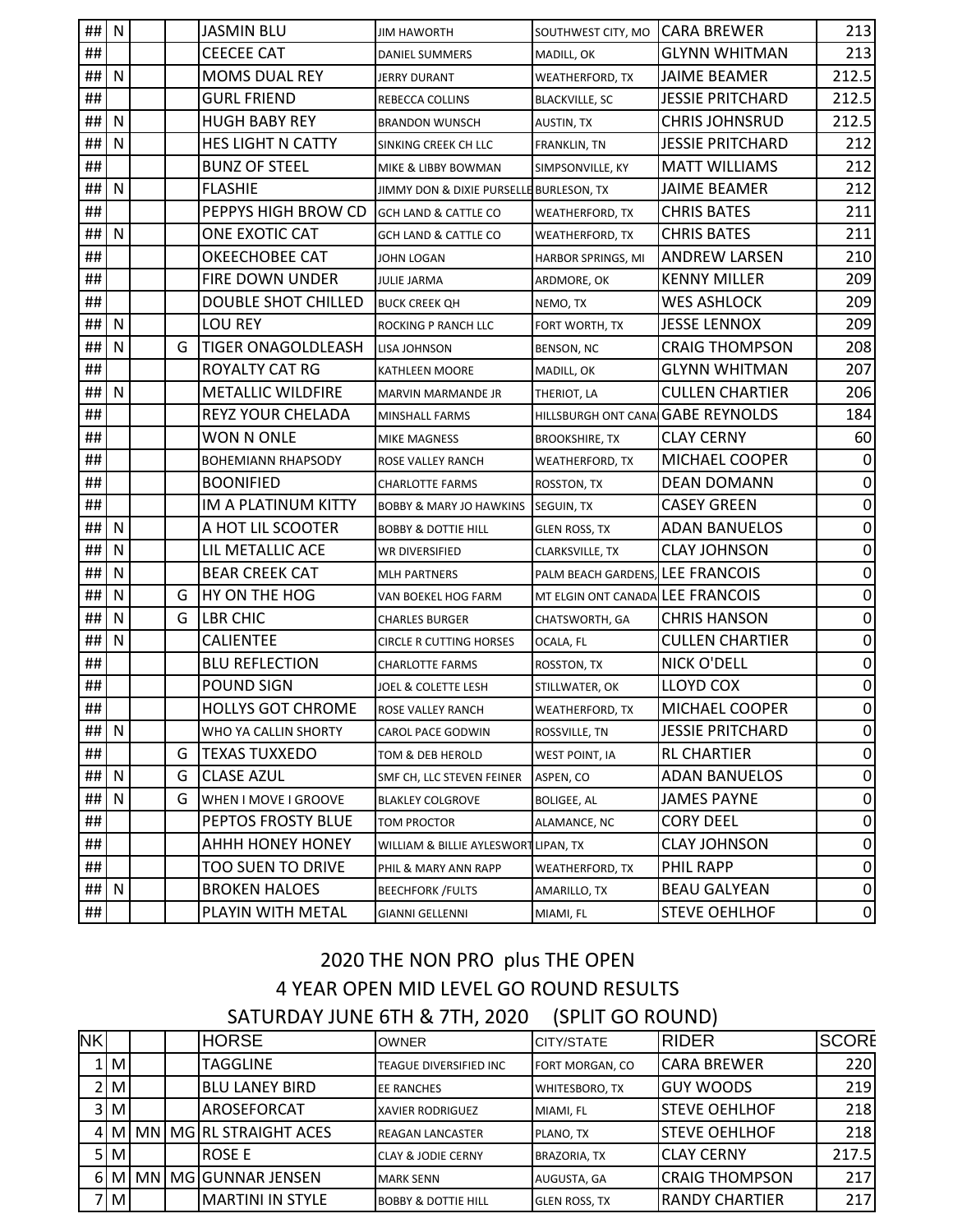| 8 <sup>1</sup> | M    |           | <b>HASHTAG METALIC</b>                    | <b>TOM WILLIAMS</b>                         | HALEYVILLE, AL         | <b>BRAD MITCHELL</b>    | 217         |
|----------------|------|-----------|-------------------------------------------|---------------------------------------------|------------------------|-------------------------|-------------|
|                | 9M   |           | <b>SMOOTH BETTIN ANNIE</b>                | JENNIFER RECTOR                             | ROGERSVILLE, MO        | <b>NICK O'DELL</b>      | 217         |
| 10             | M    |           | <b>CR TUFFS BOONOLENA</b>                 | <b>CHAD &amp; MICHELE JACKSON</b>           | WOODWAY, TX            | <b>CRAIG THOMPSON</b>   | 216.5       |
| 11             | M    |           | <b>SMART TIME KAT</b>                     | <b>JERRY DURANT</b>                         | WEATHERFORD, TX        | <b>JAIME BEAMER</b>     | 216.5       |
| 12 M           |      |           | <b>ONCE MOR</b>                           | <b>CURTIS &amp; BRENDA WEEKS</b>            | COTUILLA, TX           | <b>CLAY JOHNSON</b>     | 216.5       |
| 13 M           |      |           | AMETALLICMANDA                            | <b>BRIDGET TRENARY</b>                      | NASHVILLE, TN          | <b>JODY GALYEAN</b>     | 216.5       |
|                |      |           |                                           | A SCORE OF 216.5 WILL ADVANCE TO THE FINALS |                        |                         |             |
| 14             | M    |           | ONE BLU FOX                               | TRAVIS SULLIVAN                             | <b>EMPORIA, KS</b>     | <b>DEAN DOMANN</b>      | 216         |
| 15             | M    | <b>MN</b> | <b>MUNNY BAGS</b>                         | <b>ASHLEY BAXSTROM</b>                      | DRUMRIGHT, OK          | <b>ASHLEY BAXSTROM</b>  | 216         |
| 16 M           |      |           | MG REY BADGERS STYLIN                     | LISA JOHNSON                                | BENSON, NC             | <b>CRAIG THOMPSON</b>   | 216         |
| 17             | M    | MN        | MG REYNBOW STEW                           | SHONA DUFURRENA                             | <b>GAINESVILLE, TX</b> | ED DUFURRENA            | 216         |
| 18             | M    | MN        | MG NZ REYTALLIC                           | <b>SHANNON LAMB</b>                         | GAINESVILLE, TX        | <b>JOSE CRUZ</b>        | 215.5       |
| 19             | M    |           | <b>TALLICA REY</b>                        | SHEILA FITZPATRICK                          | EAGLE, CO              | <b>CASS TATUM</b>       | 215.5       |
| 20             | M    |           | <b>MYSTICAL METALLIC</b>                  | JAMES & GAIL HOOPER                         | DECATUR, AL            | <b>RANDY CHARTIER</b>   | 215         |
| 21             | M    | <b>MN</b> | <b>NOVEMBER REYN</b>                      | SHONA DUFURRENA                             | GAINESVILLE, TX        | ED DUFURRENA            | 214.5       |
| 22             | M    |           | <b>HUGHES CAPTAIN HOOK BRAD HAUERLAND</b> |                                             | COLUMBUS, TX           | <b>CLAY CERNY</b>       | 214.5       |
| 23             | M    | <b>MN</b> | <b>SWIPE RIGHTT</b>                       | <b>SHANNON LAMB</b>                         | GAINESVILLE, TX        | <b>JOSE CRUZ</b>        | 214.5       |
| 24             | M    |           | <b>ARMANI BLUE</b>                        | JEFF NEIDHART                               | FARMINGTON, NM         | <b>DAVID STEWART</b>    | 214         |
| 25             | M    |           | <b>DULCES SMART REY</b>                   | <b>MARVIN D MOSER</b>                       | LEON, KS               | <b>DIRK BLAKESLEY</b>   | 213.5       |
| 26             | M    |           | ONE ROYAL LOVE                            | DAVE WALLACE                                | <b>GAINESVILLE, TX</b> | <b>DELL BELL</b>        | 213.5       |
| 27             | M    |           | PRIMOLENAS LIL SQUIRT RICHARD MAUDSLEY    |                                             | WEATHERFORD, TX        | <b>TERRY HOLLIS</b>     | 213.5       |
| 28             | M    |           | PARADOX BLUE REY                          | MIKE & SUE CHRISTENSEN                      | WALTON, NE             | <b>NICK O'DELL</b>      | 213         |
| 29             | M    |           | BET SHESA SPRAT CAT                       | <b>JAMES RANDALL</b>                        | OSCEOLA, IA            | <b>DIRK BLAKESLEY</b>   | 213         |
| 30             | M    |           | <b>JASMIN BLU</b>                         | JIM HAWORTH                                 | SOUTHWEST CITY, MO     | <b>CARA BREWER</b>      | 213         |
| 31             | M    |           | <b>CEECEE CAT</b>                         | DANIEL SUMMERS                              | MADILL, OK             | <b>GLYNN WHITMAN</b>    | 213         |
| 32             | M    |           | <b>MOMS DUAL REY</b>                      | <b>JERRY DURANT</b>                         | WEATHERFORD, TX        | <b>JAIME BEAMER</b>     | 212.5       |
| 33             | M    |           | <b>GURL FRIEND</b>                        | REBECCA COLLINS                             | <b>BLACKVILLE, SC</b>  | <b>JESSIE PRITCHARD</b> | 212.5       |
|                | 34 M | MN        | HES LIGHT N CATTY                         | SINKING CREEK CH LLC                        | FRANKLIN, TN           | <b>JESSIE PRITCHARD</b> | 212         |
| 35 M           |      |           | <b>BUNZ OF STEEL</b>                      | MIKE & LIBBY BOWMAN                         | SIMPSONVILLE, KY       | <b>MATT WILLIAMS</b>    | 212         |
| 36 M           |      |           | <b>FLASHIE</b>                            | JIMMY DON & DIXIE PURSELLE BURLESON, TX     |                        | <b>JAIME BEAMER</b>     | 212         |
| 37             |      |           | M MN MG PEPPYS HIGH BROW CD               | <b>GCH LAND &amp; CATTLE CO</b>             | WEATHERFORD, TX        | <b>CHRIS BATES</b>      | 211         |
|                | 38 M |           | ONE EXOTIC CAT                            | <b>GCH LAND &amp; CATTLE CO</b>             | WEATHERFORD, TX        | <b>CHRIS BATES</b>      | 211         |
|                | 39 M | <b>MN</b> | MG OKEECHOBEE CAT                         | JOHN LOGAN                                  | HARBOR SPRINGS, MI     | ANDREW LARSEN           | 210         |
| 40 M           |      | MN        | MG FIRE DOWN UNDER                        | <b>JULIE JARMA</b>                          | ARDMORE, OK            | <b>KENNY MILLER</b>     | 209         |
| 41             | M    | MN        | <b>DOUBLE SHOT CHILLED</b>                | <b>BUCK CREEK QH</b>                        | NEMO, TX               | <b>WES ASHLOCK</b>      | 209         |
| 42             | M    |           | MG TIGER ONAGOLDLEASH                     | LISA JOHNSON                                | BENSON, NC             | <b>CRAIG THOMPSON</b>   | 208         |
| 43 M           |      |           | ROYALTY CAT RG                            | KATHLEEN MOORE                              | MADILL, OK             | <b>GLYNN WHITMAN</b>    | 207         |
| 44             | M    | MN        | REYZ YOUR CHELADA                         | MINSHALL FARMS                              | HILLSBURGH ONT CANA    | <b>GABE REYNOLDS</b>    | 184         |
| 45             | M    |           | WON N ONLE                                | MIKE MAGNESS                                | <b>BROOKSHIRE, TX</b>  | <b>CLAY CERNY</b>       | 60          |
| 46 M           |      |           | <b>BOONIFIED</b>                          | <b>CHARLOTTE FARMS</b>                      | ROSSTON, TX            | <b>DEAN DOMANN</b>      | 0           |
| 47             | M    | <b>MN</b> | LIL METALLIC ACE                          | WR DIVERSIFIED                              | CLARKSVILLE, TX        | <b>CLAY JOHNSON</b>     | 0           |
| 48 M           |      |           | <b>BLU REFLECTION</b>                     | <b>CHARLOTTE FARMS</b>                      | ROSSTON, TX            | NICK O'DELL             | $\pmb{0}$   |
| 49 M           |      | MN        | WHO YA CALLIN SHORTY CAROL PACE GODWIN    |                                             | ROSSVILLE, TN          | <b>JESSIE PRITCHARD</b> | $\mathbf 0$ |
| $50$ M         |      |           | PEPTOS FROSTY BLUE                        | <b>TOM PROCTOR</b>                          | ALAMANCE, NC           | <b>CORY DEEL</b>        | $\pmb{0}$   |
| $51$ M         |      |           | <b>AHHH HONEY HONEY</b>                   | WILLIAM & BILLIE AYLESWORT LIPAN, TX        |                        | <b>CLAY JOHNSON</b>     | 0           |
| $52$ M         |      |           | PLAYIN WITH METAL                         | <b>GIANNI GELLENNI</b>                      | MIAMI, FL              | <b>STEVE OEHLHOF</b>    | $\Omega$    |